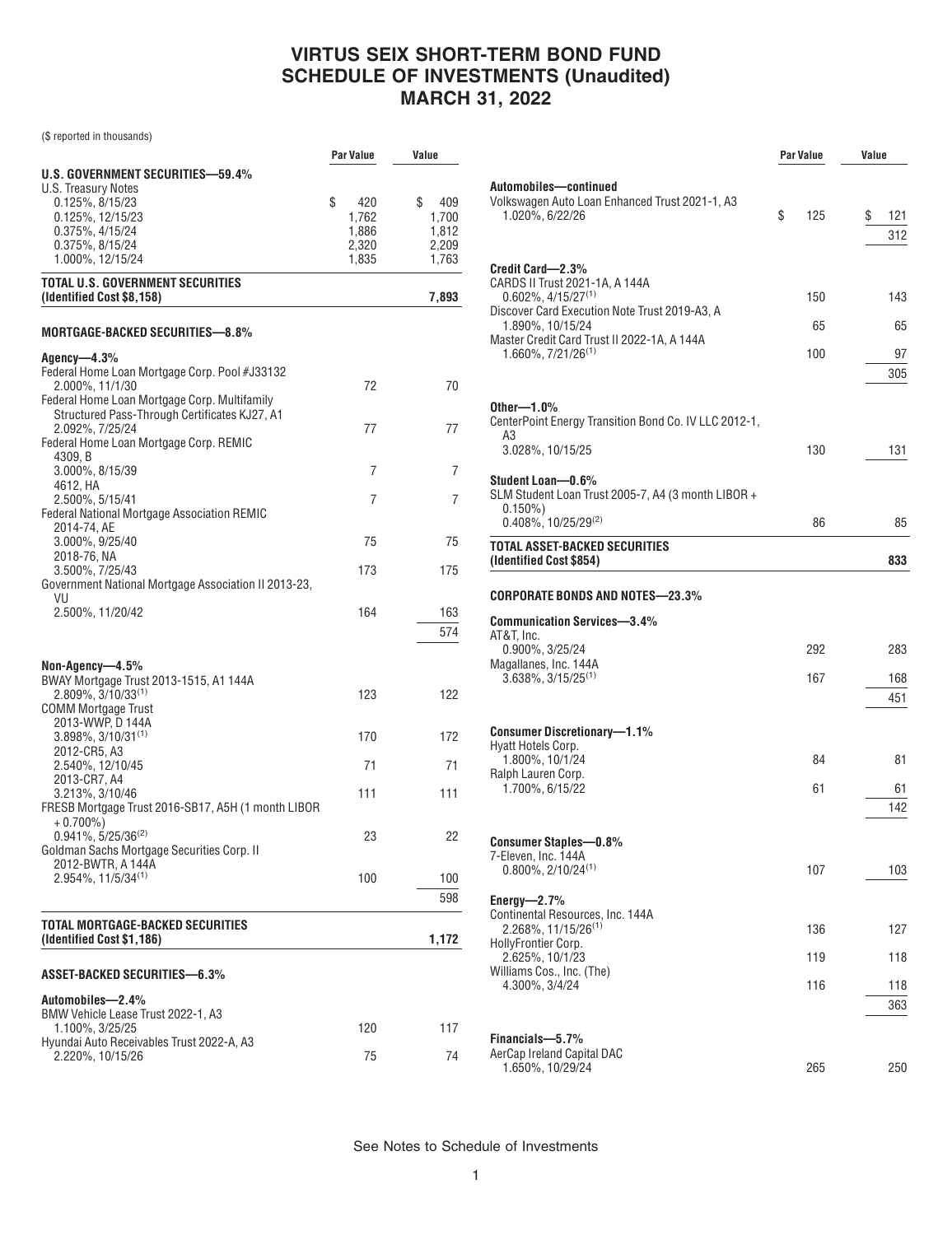# **VIRTUS SEIX SHORT-TERM BOND FUND SCHEDULE OF INVESTMENTS (Unaudited) (Continued) MARCH 31, 2022**

**Par Value Value**

(\$ reported in thousands)

| <b>Financials-continued</b><br>Daimler Trucks Finance North America LLC 144A |               |            |
|------------------------------------------------------------------------------|---------------|------------|
| 1.625%, 12/13/24(1)                                                          | \$<br>195     | \$<br>186  |
| General Motors Financial Co., Inc.<br>1.700%, 8/18/23                        | 125           | 124        |
| Goldman Sachs Group, Inc. (The)                                              |               |            |
| 0.657%, 9/10/24                                                              | 205           | 198<br>758 |
|                                                                              |               |            |
| Health Care-1.7%                                                             |               |            |
| AbbVie, Inc.<br>2.300%, 11/21/22                                             | 117           | 117        |
| Bristol-Myers Squibb Co.<br>2.600%, 5/16/22                                  | 104           | 104        |
|                                                                              |               | 221        |
|                                                                              |               |            |
| Industrials-5.8%<br>Boeing Co. (The)                                         |               |            |
| 4.508%, 5/1/23<br>Canadian Pacific Railway Co.                               | 378           | 385        |
| 1.350%, 12/2/24                                                              | 237           | 227        |
| Park Aerospace Holdings Ltd. 144A<br>$4.500\%$ , $3/15/23^{(1)}$             | 162           | 163        |
|                                                                              |               | 775        |
| Utilities-2.1%                                                               |               |            |
| Entergy Texas Restoration Funding II LLC Series A-1                          |               |            |
| 3.051%, 12/15/27<br>Pacific Gas and Electric Co.                             | 80            | 80         |
| 1.750%, 6/16/22                                                              | 123           | 123        |
| 3.250%, 2/16/24                                                              | 76            | 76<br>279  |
|                                                                              |               |            |
| TOTAL CORPORATE BONDS AND NOTES<br>(Identified Cost \$3,159)                 |               | 3,092      |
| TOTAL LONG-TERM INVESTMENTS-97.8%<br>(Identified Cost \$13,357)              |               | 12,990     |
|                                                                              |               |            |
|                                                                              | <b>Shares</b> |            |
| <b>SHORT-TERM INVESTMENT-4.4%</b>                                            |               |            |
|                                                                              |               |            |

#### **Money Market Mutual Fund—4.4%** Dreyfus Government Cash Management Fund -

| Institutional Shares (seven-day effective yield<br>$0.194\%$ <sup>(3)</sup>                        | 588,607 | 589               |
|----------------------------------------------------------------------------------------------------|---------|-------------------|
| TOTAL SHORT-TERM INVESTMENT<br>(Identified Cost \$589)                                             |         | 589               |
| TOTAL INVESTMENTS-102.2%<br>(Identified Cost \$13,946)<br>Other assets and liabilities, net-(2.2)% |         | \$13,579<br>(297) |
| <b>NET ASSETS-100.0%</b>                                                                           |         | \$13,282          |

**Abbreviations:** LIBOR London Interbank Offered Rate LLC Limited Liability Company REMIC Real Estate Mortgage Investment Conduit

### **Footnote Legend:**

- (1) Security exempt from registration under Rule 144A of the Securities Act of 1933. These securities may be resold in transactions exempt from registration, normally to qualified institutional buyers. At March 31, 2022, these securities amounted to a value of \$1,381 or 10.4% of net assets.
- (2) Variable rate security. Rate disclosed is as of March 31, 2022. Information in parenthesis represents benchmark and reference rate for each security. Certain variable rate securities are not based on a published reference rate and spread but are determined by the issuer or agent and are based on current market conditions, or, for mortgage-backed securities, are impacted by the individual mortgages which are paying off over time. These securities do not indicate a reference rate and spread in their descriptions.
- (3) Shares of this fund are publicly offered, and its prospectus and annual report are publicly available.

### **Country Weightings†**

| <b>United States</b>                                      | 93%  |
|-----------------------------------------------------------|------|
| Canada                                                    |      |
| Ireland                                                   |      |
| Cayman Islands                                            |      |
| Total                                                     | 100% |
| <sup>†</sup> % of total investments as of March 31, 2022. |      |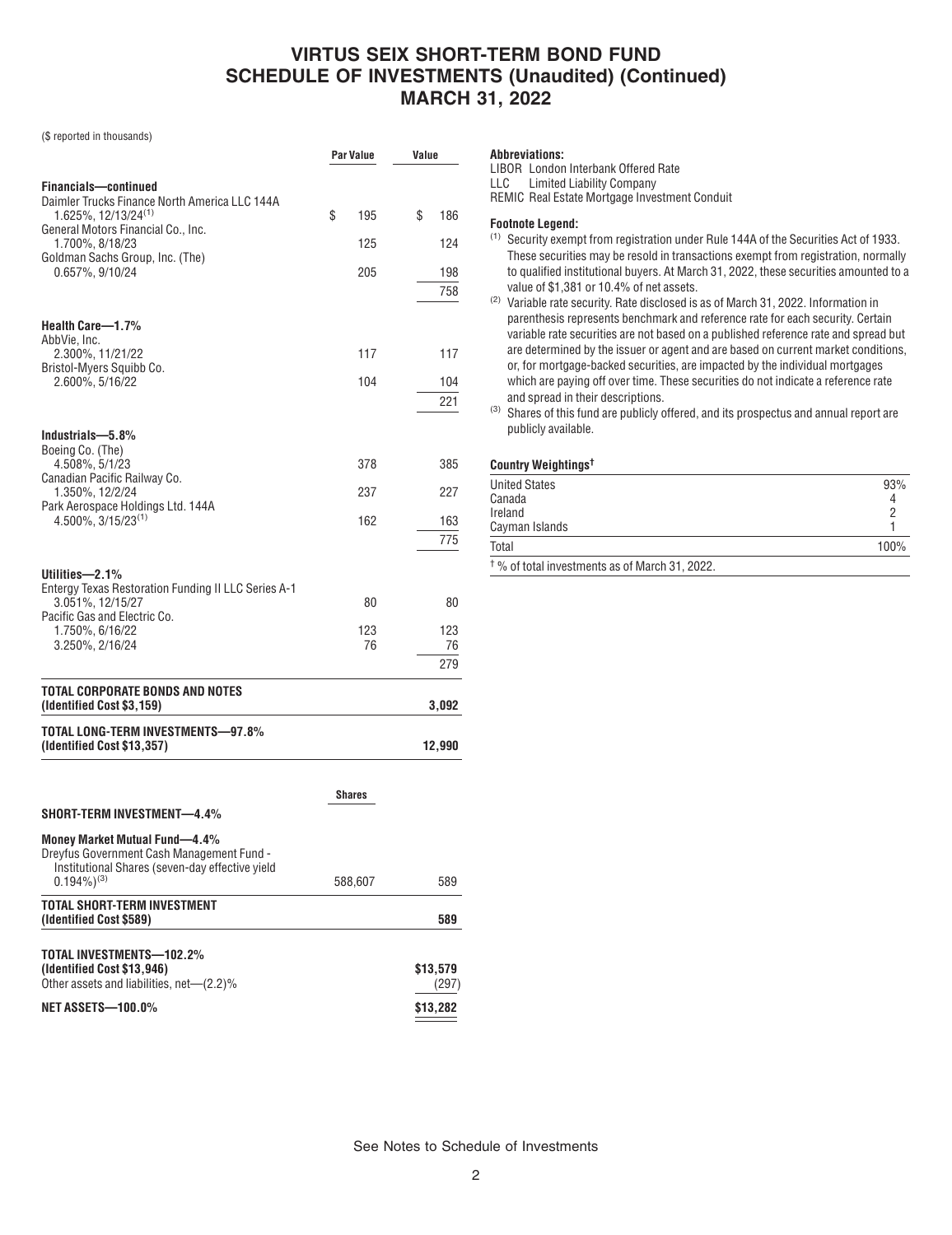# **VIRTUS SEIX SHORT-TERM BOND FUND SCHEDULE OF INVESTMENTS (Unaudited) (Continued) MARCH 31, 2022**

### (\$ reported in thousands)

The following table summarizes the market value of the Fund's investments as of March 31, 2022, based on the inputs used to value them (See Security Valuation Note 1 in the Notes to Schedule of Investments):

|                                  | Total<br>Value at<br>March 31, 2022 | Level 1<br><b>Quoted Prices</b> | Level 2<br>Significant<br>Observable<br>Inputs |
|----------------------------------|-------------------------------------|---------------------------------|------------------------------------------------|
| Assets:                          |                                     |                                 |                                                |
| <b>Debt Securities:</b>          |                                     |                                 |                                                |
| <b>Asset-Backed Securities</b>   | 833<br>S                            |                                 | 833                                            |
| <b>Corporate Bonds and Notes</b> | 3.092                               |                                 | 3.092                                          |
| Mortgage-Backed Securities       | 1.172                               |                                 | 1.172                                          |
| U.S. Government Securities       | 7,893                               |                                 | 7,893                                          |
| Money Market Mutual Fund         | 589                                 | 589                             |                                                |
| <b>Total Investments</b>         | \$13,579                            | \$589<br>$\equiv$               | \$12,990                                       |
|                                  |                                     |                                 |                                                |

There were no securities valued using significant unobservable inputs (Level 3) at March 31, 2022.

There were no transfers into or out of Level 3 related to securities held at March 31, 2022.

See Notes to Schedule of Investments